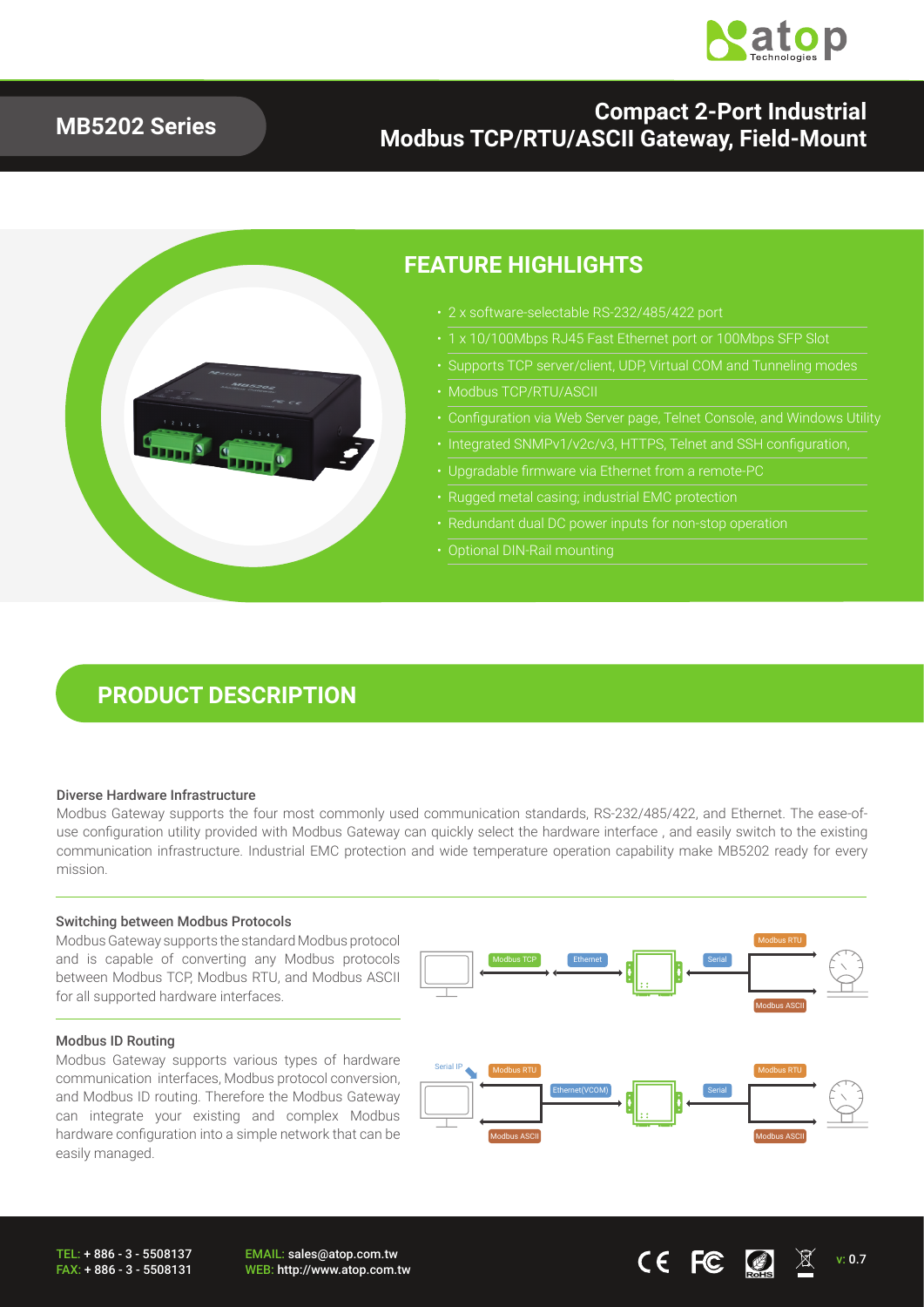

CEFC  $\bigcirc$   $\mathbb{Z}$   $\mathbb{X}$  v: 0.7

## **SPECIFICATIONS**

| <b>Network Interface</b>                               |                                                                                                                                                                                                                                                                                                                                          |  |  |
|--------------------------------------------------------|------------------------------------------------------------------------------------------------------------------------------------------------------------------------------------------------------------------------------------------------------------------------------------------------------------------------------------------|--|--|
| <b>Ethernet Port</b>                                   | 1x 10/100BASE-T(X) RJ-45 or 1x100BASE-FX SFP Slot                                                                                                                                                                                                                                                                                        |  |  |
| Compliance                                             | IEEE 802.3 for 10BASE-T<br>IEEE 802.3u for 100BASE-T(X) and 100BASE-FX                                                                                                                                                                                                                                                                   |  |  |
| <b>Serial Interface</b>                                |                                                                                                                                                                                                                                                                                                                                          |  |  |
| Connector                                              | 9-Pin D-Sub9 connector(Male, -DB version) or 5-Pin Terminal block (-TB version)                                                                                                                                                                                                                                                          |  |  |
| Ports                                                  | $\overline{2}$                                                                                                                                                                                                                                                                                                                           |  |  |
| Mode                                                   | 1x RS-232(Full-function DB9)/RS-485(2 and 4 wire)/RS-422, software selectable<br>1x RS-232/RS-485(2 and 4 wire)/RS-422, software selectable                                                                                                                                                                                              |  |  |
| <b>Baud Rate</b>                                       | 1200~230,400 bps                                                                                                                                                                                                                                                                                                                         |  |  |
| Parity                                                 | None, Odd, Even, Space, Mark                                                                                                                                                                                                                                                                                                             |  |  |
| Data Bits                                              | 7,8                                                                                                                                                                                                                                                                                                                                      |  |  |
| <b>Stop Bits</b>                                       | 1,2                                                                                                                                                                                                                                                                                                                                      |  |  |
| Flow Control                                           | None, Xon/Xoff, RTS/CTS (RS-232 only)                                                                                                                                                                                                                                                                                                    |  |  |
| <b>Power Characteristics</b>                           |                                                                                                                                                                                                                                                                                                                                          |  |  |
| Connector                                              | 3-Pin 5.08mm Lockable Terminal Block and DC Jack for redundancy                                                                                                                                                                                                                                                                          |  |  |
| Input Voltage<br>Power Consumption<br>Power Redundancy | 3-Pin 5.08mm Lockable Terminal Block: 9-30VDC; DC Jack 5VDC<br><9W<br>Yes                                                                                                                                                                                                                                                                |  |  |
| <b>Reverse Polarity Protection</b>                     | Yes                                                                                                                                                                                                                                                                                                                                      |  |  |
|                                                        |                                                                                                                                                                                                                                                                                                                                          |  |  |
| <b>Mechanicals</b>                                     |                                                                                                                                                                                                                                                                                                                                          |  |  |
| Dimensions ( $W \times D \times H$ )                   | 75 mm x 85 mm x 28 mm (without wall-mount part)<br>MB5202-TB/MB5202-Sis: 74.5 x 108.2 x27.5mm (with wall-mount part)<br>MB5202-DB: 80.3 x 108.2 x27.5mm (with wall-mount part and DB9 connector)<br>MB5202-SFP-TB: 76.6 x 108.2 x 27.5mm (with wall-mount and SFP)<br>MB5202-SFP-DB: 81.4 x 108.2 x 27.5mm (with wall-mount SFP and DB9) |  |  |
| Installation                                           | Wall-Mount or DIN-Rail (optional kit)                                                                                                                                                                                                                                                                                                    |  |  |
| <b>Reset Button</b>                                    | Yes                                                                                                                                                                                                                                                                                                                                      |  |  |
| Weight                                                 | 200 <sub>g</sub>                                                                                                                                                                                                                                                                                                                         |  |  |
| <b>Environmental Limits</b>                            |                                                                                                                                                                                                                                                                                                                                          |  |  |
| <b>Operating Temperature</b>                           | $-20^{\circ}$ C ~ 70°C ( $-4^{\circ}$ F ~ 158°F)                                                                                                                                                                                                                                                                                         |  |  |
| Storage Temperature                                    | $-40^{\circ}$ C ~ 85°C (-40°F ~ 185°F)                                                                                                                                                                                                                                                                                                   |  |  |
| Ambient Relative Humidity                              | $5 \sim 95\%$ RH, (non-condensing)                                                                                                                                                                                                                                                                                                       |  |  |
| <b>Software</b>                                        |                                                                                                                                                                                                                                                                                                                                          |  |  |
| Protocols                                              | TCP, IPv4, UDP, DHCP Client, HTTP, HTTPS, Telnet, ARP, SNMPv1/v2cv3                                                                                                                                                                                                                                                                      |  |  |
| Configuration                                          | Atop Management Utility, Web UI, Telnet, CLI                                                                                                                                                                                                                                                                                             |  |  |
| VirtualCOM                                             | Windows/Linux redirection software                                                                                                                                                                                                                                                                                                       |  |  |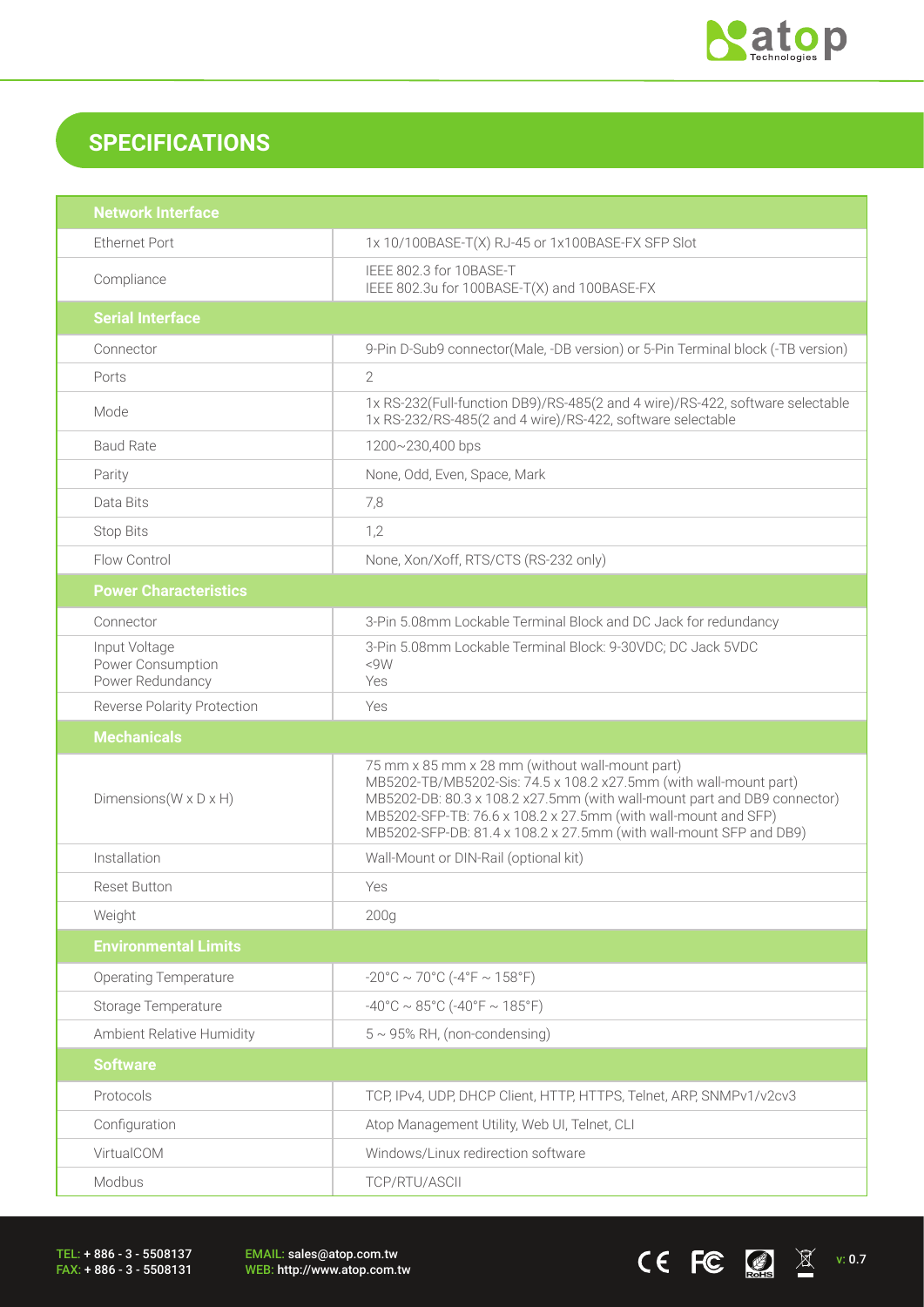

| <b>TCP Client</b> | Single destination or VirtualCOM            |
|-------------------|---------------------------------------------|
| <b>TCP Server</b> | 4 Connections; VirtualCOM or reverse Telnet |
| . JDP             | Up to 4 Ranges IP                           |

## **DIMENSIONS & LAYOUT**



# **REGULATORY APPROVALS**

| <b>Approvals</b> |                                                                                                                   |                                    |                 |                 |
|------------------|-------------------------------------------------------------------------------------------------------------------|------------------------------------|-----------------|-----------------|
| Safety           | EN62368-1                                                                                                         |                                    |                 |                 |
| EMC              | FCC Part 15, Subpart B, Class A<br>EN 55032, EN61000-6-4<br>EN 61000-3-2<br>EN 61000-3-3<br>EN 55024, EN61000-6-2 |                                    |                 |                 |
| <b>Test</b>      | Item                                                                                                              |                                    | <b>Value</b>    | <b>Level</b>    |
| IEC 61000-4-2    | <b>ESD</b>                                                                                                        | Contact Discharge<br>Air Discharge | ±4KV<br>$±8$ KV | $\sqrt{2}$<br>3 |
| IEC 61000-4-3    | <b>RS</b><br>80-1000MHz                                                                                           |                                    | 10(V/m)         | 3               |